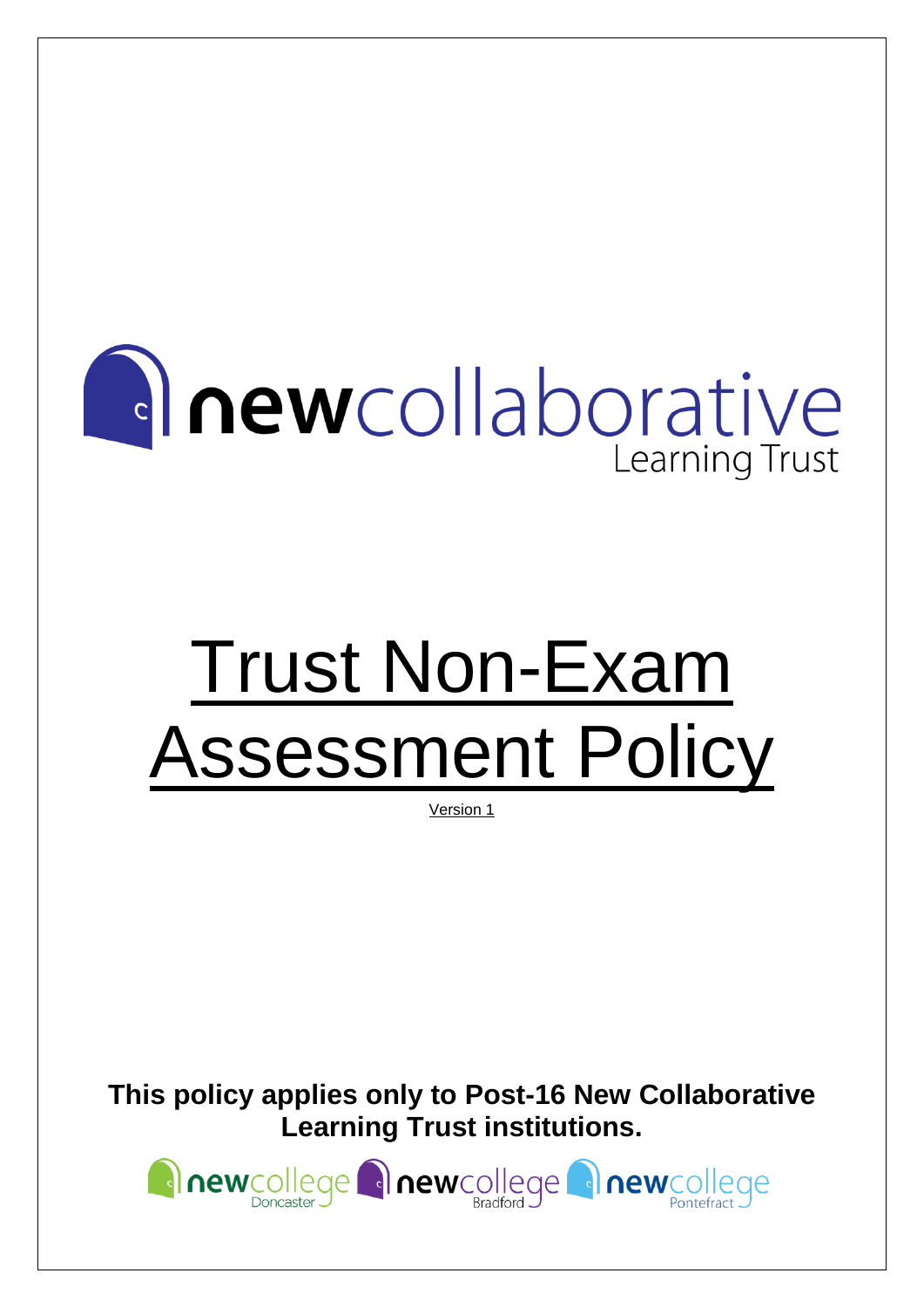#### **CONTENTS**

| Paragraph<br><b>Number</b> | <b>Heading</b>                                                                                                                                               | Page<br><b>Number</b> |
|----------------------------|--------------------------------------------------------------------------------------------------------------------------------------------------------------|-----------------------|
| 1.0                        | The Purpose of the Policy                                                                                                                                    | 3                     |
| 2.0                        | Procedures for planning and managing non-examination assessments<br>identifying staff roles and responsibilities                                             | 3                     |
| 3.0                        | Practical Skills Endorsement for the A Level Sciences/Spoken Language<br>Endorsement for GCSE English Language specifications designed for use<br>in England | 4                     |
| 4.0                        | Spoken Language Endorsement for GCSE<br>English<br>Language<br>specifications designed for use in England                                                    | 4                     |
| 5.0                        | Practical Skills Endorsement for the A Level Sciences designed for use in<br>England                                                                         | 4                     |
| 6.0                        | <b>GCSE</b><br>Spoken<br>Endorsement for<br>English<br>Language<br>Language<br>specifications designed for use in England                                    | 4                     |
| 7.0                        | Practical Skills Endorsement for the A Level Sciences designed for use in<br>England                                                                         | 5                     |
| 8.0                        | College Senior Leader Roles and Responsibilities (Exams Lead)                                                                                                | 6                     |
| 9.0                        | Heads of School Roles and Responsibilities                                                                                                                   | 6                     |
| 10.0                       | Subject Teacher Roles and Responsibilities                                                                                                                   | 8                     |
| 11.0                       | <b>Examinations Manager Roles and Responsibilities</b>                                                                                                       | 10                    |
| 12.0                       | <b>IT Manager Roles and Responsibilities</b>                                                                                                                 | 12                    |
| 13.0                       | <b>SENCo Roles and Responsibilities</b>                                                                                                                      | 12                    |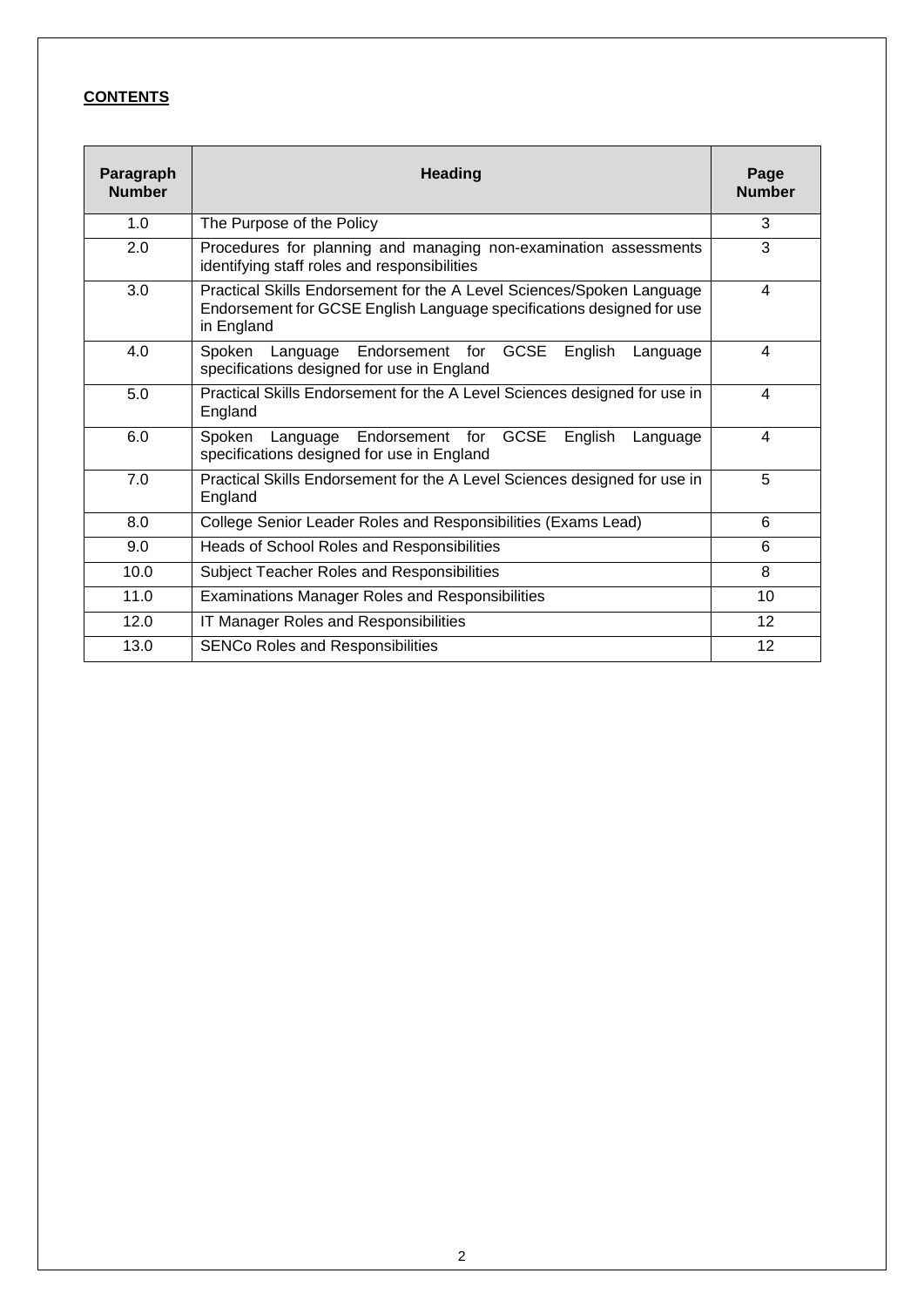# **1.0The Purpose of the policy**

This policy affects the delivery of subjects of reformed GCE and GCSE qualifications which contain a component(s) of non-examination assessment. The JCQ publication is further referred to in this policy as NEA.

*"The regulator's definition of an examination is very narrow and in effect any type of assessment that is not 'externally set and taken by candidates at the same time under controlled conditions' is classified as non-examination assessment (NEA). 'NEA' therefore includes, but is not limited to, internal assessment. Externally marked and/or externally set practical examinations taken at different times across centres are classified as 'NEA'."*

> [Definition taken directly from the JCQ publication *Instructions for conducting nonexamination assessments* – *Foreword*, *page 3*]

The purpose of this policy, as defined by JCQ, is to:

- *cover procedures for planning and managing non-examination assessments;*
- *define staff roles and responsibilities with respect to non-examination assessments;*
- *manage risks associated with non-examination assessments.*

*"Non-examination assessments measure subject-specific knowledge and skills that cannot be tested by timed written papers.* 

*Three assessment stages and rules apply to each stage. These rules often vary across subjects. The stages are:* 

- *task setting;*
- *task taking;*
- *task marking."*

[*NEA* – *The basic principles*, *page 4*]

#### **2.0 Procedures for planning and managing non-examination assessments identifying staff roles and responsibilities**

#### HEAD OF CENTRE

- Ensures that the centre's *non-examination assessment policy* is fit for purpose;
- Understands the responsibility to report to the relevant awarding body any suspected cases of malpractice involving candidates, teachers, invigilators or other administrative staff;
- Is familiar with the JCQ publication *Suspected Malpractice in Examinations and Assessments: Policies and Procedures*;
- Ensures the centre's *internal appeals procedures* clearly detail the procedure to be followed by candidates (or their parents/carers) appealing against a centre decision not to support an enquiry about results request or not supporting an appeal following the outcome of an enquiry about results;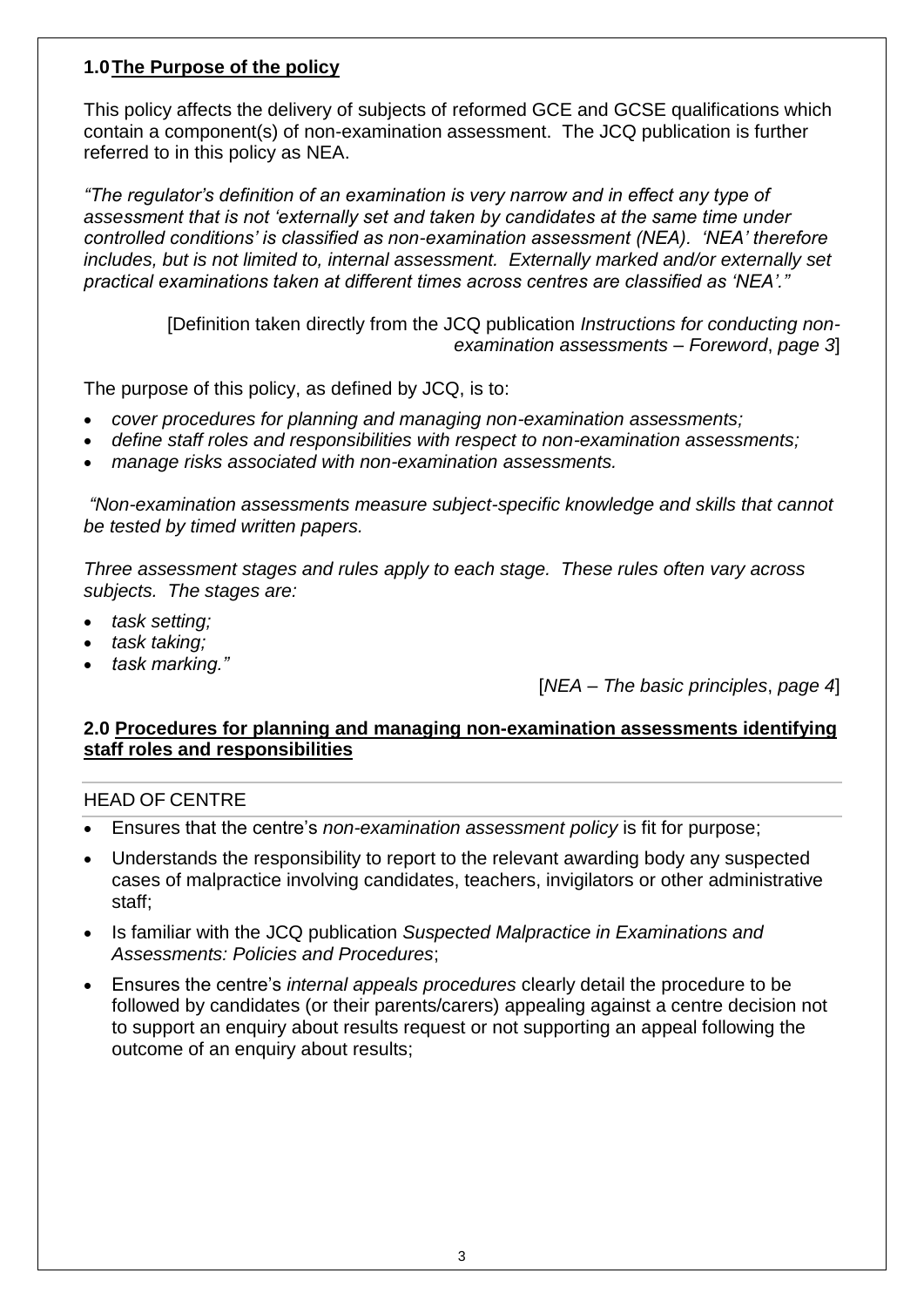#### **3.0 Practical Skills Endorsement for the A Level Sciences/Spoken Language Endorsement for GCSE English Language specifications designed for use in England**

• Provides a signed declaration as part of the National Centre Number Register Annual Update, that all reasonable steps have been or will be taken to ensure that all candidates at the centre have had, or will have, the opportunity to undertake the prescribed practical activities/spoken language endorsement.

#### **4.0 Spoken Language Endorsement for GCSE English Language specifications designed for use in England**

• Ensures the appropriate arrangements are in place for internal standardisation of assessments.

## **5.0 Practical Skills Endorsement for the A Level Sciences designed for use in England**

- Confirms understanding of the *Practical Skills Endorsement for the A Level Sciences designed for use in England*;
- Ensures a response is provided to JCQ indicating which awarding body the centre intends to use for its entries in A level Biology, Chemistry and Physics in the Autumn Term;
- Undertakes training provided by the awarding body on the implementation of the practical endorsement;
- Disseminates information to subject teachers ensuring the standards can be applied appropriately;
- Liaises with all relevant parties in relation to arrangements for and conduct of the monitoring visit.
- Follows the awarding body's instructions for the submission of candidates *Pass* or *Not Classified* assessment;

#### **6.0 Spoken Language Endorsement for GCSE English Language specifications designed for use in England**

- Confirms understanding of the *Spoken Language Endorsement for GCSE English Language specifications designed for use in England*;
- Ensures the required task setting and task taking instructions are followed by subject teachers;
- Ensures subject teachers assess candidates, either live or from recordings, using the common assessment criteria;
- Ensures for monitoring purposes, audio-visual recordings of the presentations of a sample of candidates are provided.
- Ensures all the requirements in relation to the endorsement are known and understood;
- Follows the required task setting and task taking instructions;
- Assesses candidates, either live or from recordings, using the common assessment criteria;
- Provides audio-visual recordings of the presentations of a sample of candidates for monitoring purposes;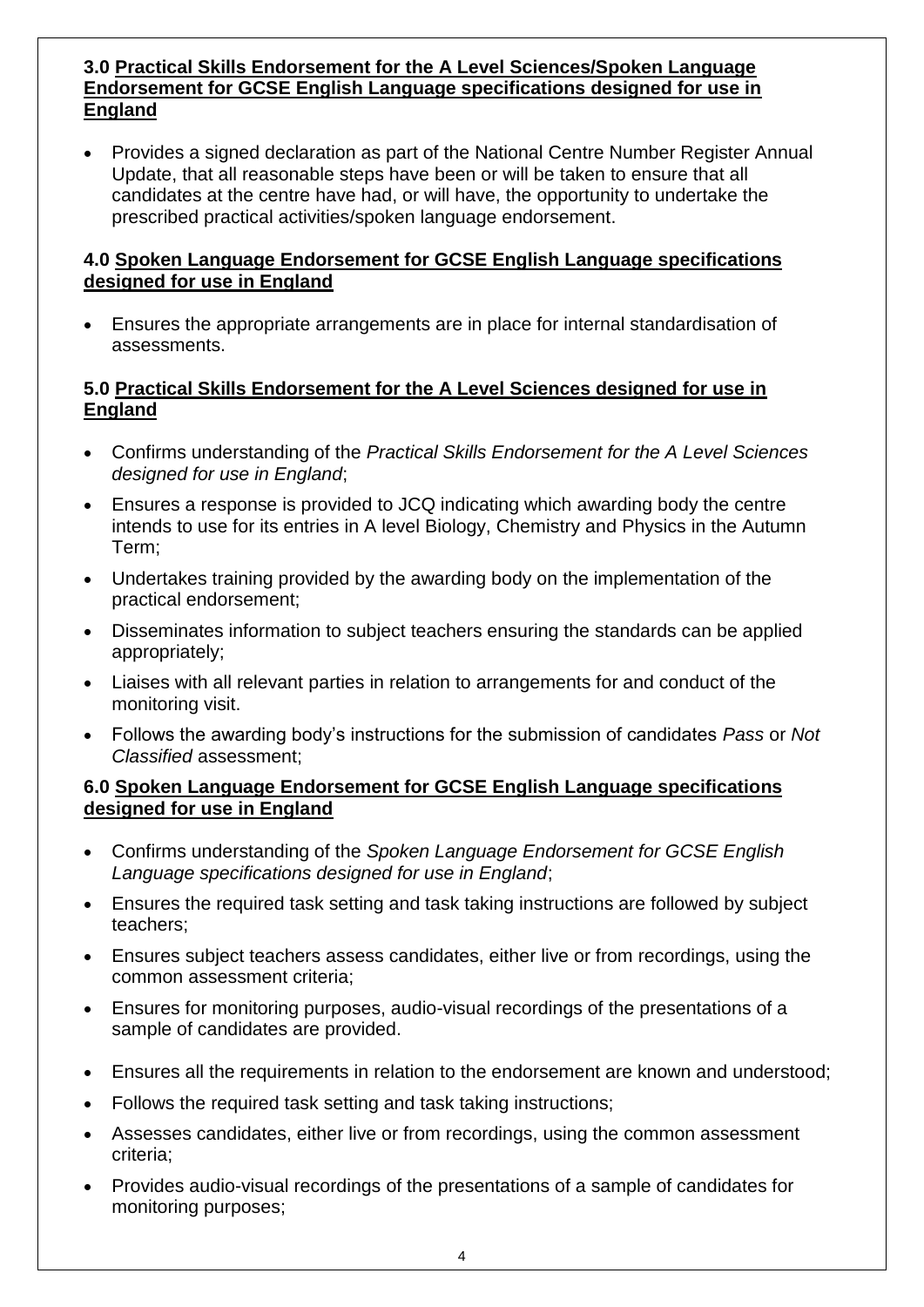- Follows the awarding body's instructions for the submission of grades (*Pass, Merit, Distinction* or *Not Classified*) and the storage and submission of recordings.
- Follows the awarding body's instructions for the submission of grades and the storage and submission of recordings.

# **7.0 Practical Skills Endorsement for the A Level Sciences designed for use in England**

- Ensures all the requirements in relation to the endorsement are known and understood;
- Ensures the required arrangements for practical activities are in place;
- Provides all the required centre records;
- Ensures candidates provide the required records;
- Provides any required information to the Head of School regarding the monitoring visit;
- Assesses candidates using Common Practical Assessment Criteria (CPAC);
- Liaise with SSSC to apply for an exemption where a candidate cannot access the practical endorsement due to a substantial impairment;
- Follows the awarding body's instructions for the submission of candidates *Pass* or *Not Classified* assessment outcome.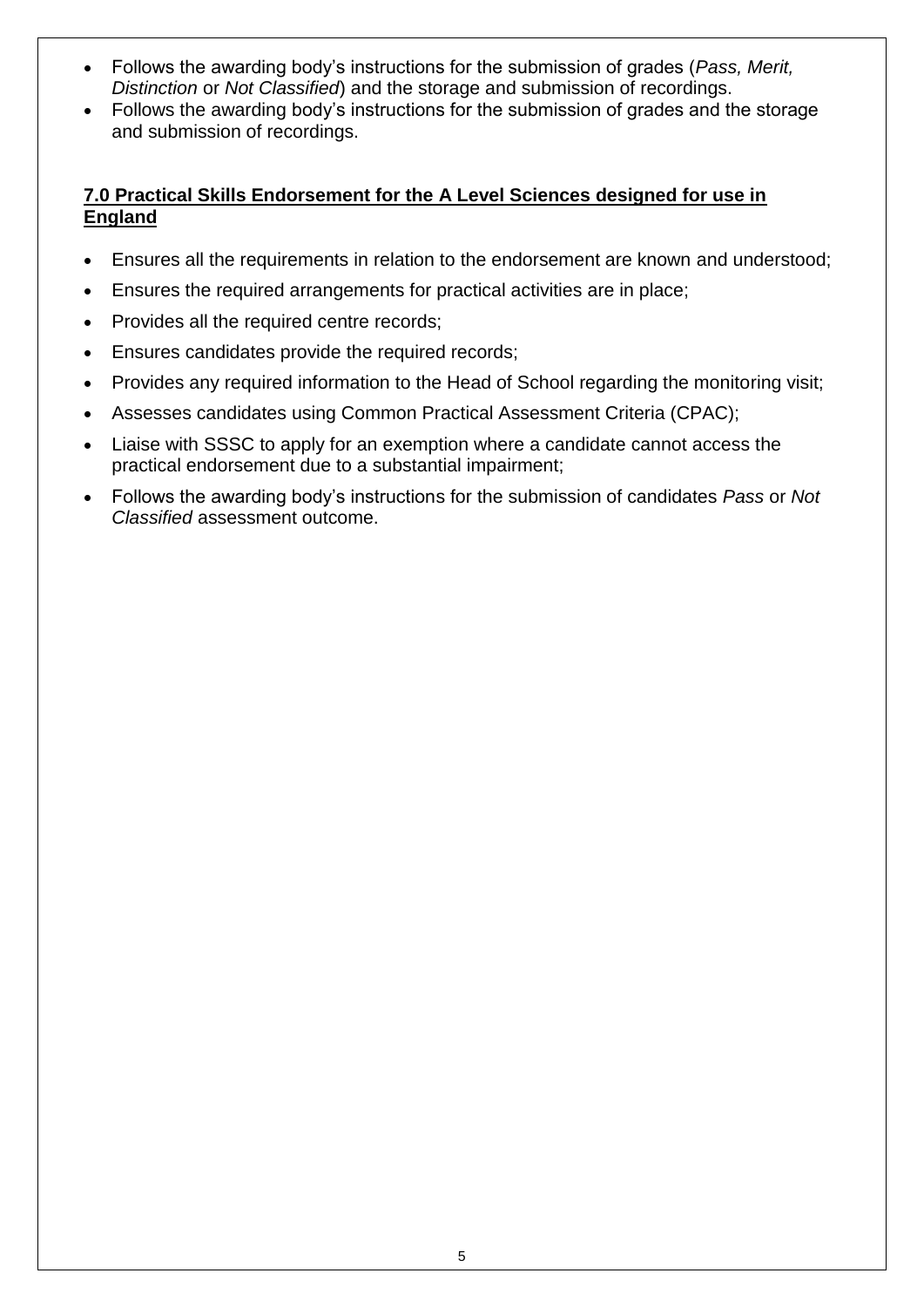# **8.0 College Senior Leader Roles and Responsibilities (Exams Lead)**

- Accountable for the safe and secure conduct of non-examination assessments;
- Establishes roles/responsibilities relating to non-examination assessments and provides appropriate support and training;
- Ensures the centre's *internal appeals procedures* clearly detail the procedure to be followed by candidates (or their parents/carers) appealing against internally assessed marks;
- Ensure the correct conduct of non-examination assessments which comply with NEA and awarding body subject-specific instructions;
- Ensures Heads of School have appropriate procedures in place to internally standardise/verify the marks awarded by subject teachers in line with awarding body criteria;
- Updates the Internal Appeals Policy for non-examination assessments with the Examinations Manager.

# **9.0 Heads of School Roles and Responsibilities**

- Ensures the Examinations Manager is provided with relevant entry codes for subjects (whether the entry for the internally assessed component forms part of the overall entry code or is made as a separate unit entry code) to the internal deadline for entries;
- Ensures subject teachers understand their role and responsibilities within the nonexamination assessment process and provide training if necessary;
- Ensures NEA and relevant awarding body subject specific instructions are followed in relation to the conduct of non-examination assessments;
- Where not provided by the awarding body, ensures a centre-devised template is provided for candidates to keep a detailed record of their own research, planning, resources etc.;
- Liaises with AV Technician to determine assistance required for any Audio/Visual Recordings.
- Liaises with the IT Manager to ensure any Audio/Visual Recordings are stored electronically in a secure area on the Centre's network and transferred to CD/DVD/USB Stick in the format stipulated by the exam board prior to being submitted to the moderator/examiner.
- Works with the AP Q&P to ensure appropriate procedures are followed to internally standardise/verify the marks awarded by subject teachers;
- To liaise fully with the SENCo and subject teachers when planning for non-examination assessments to ensure that the needs (e.g. extra time, reader, scribe, etc.) of individual students are met;
- Selects tasks from a choice provided by the awarding body OR designs tasks where this is permitted by criteria set out within the subject specification;
- Confirms when set tasks will be issued by the awarding body;
- Sets date(s) when tasks should be taken by candidates and communicates this to relevant staff members;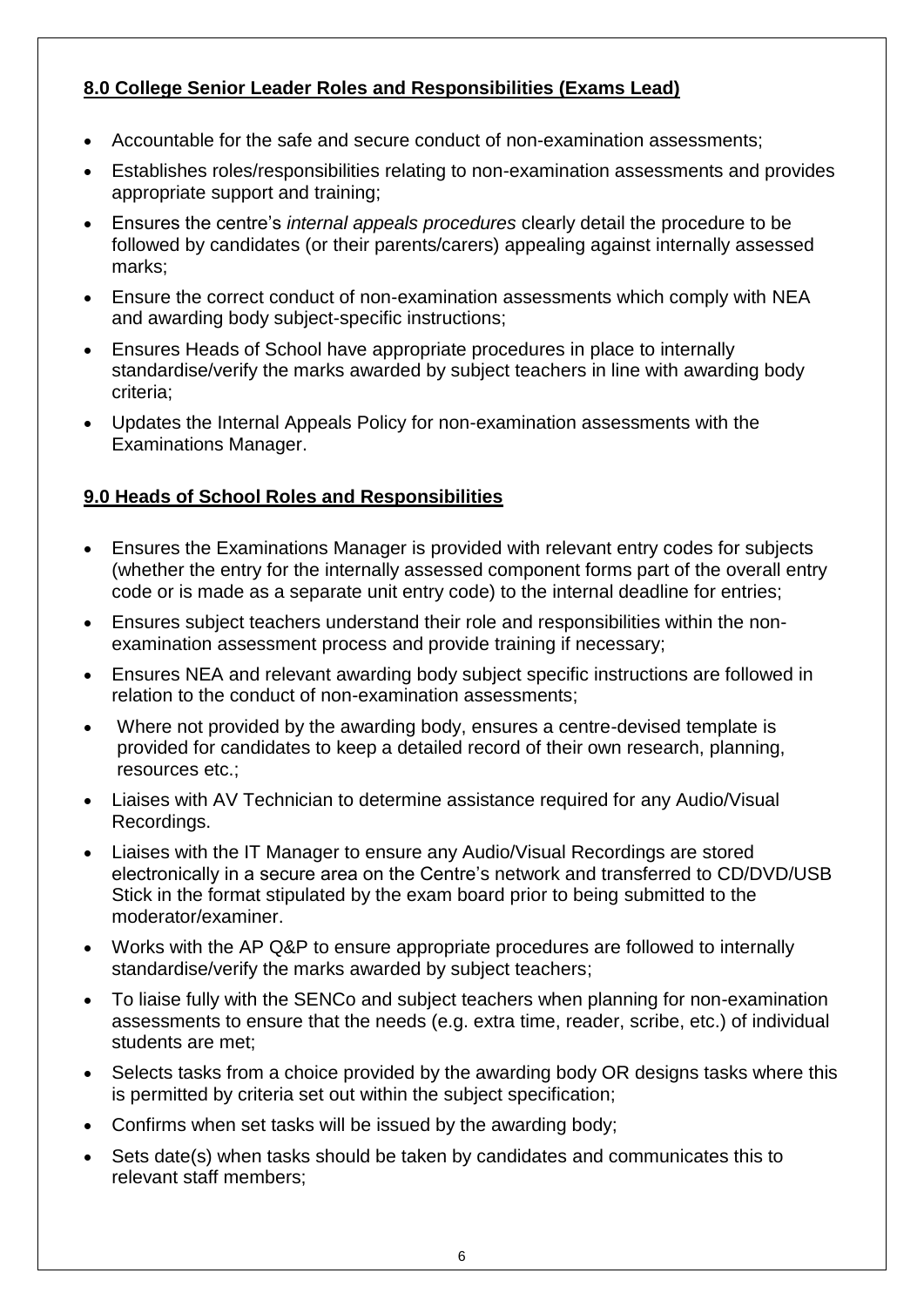- Checks the awarding body's subject-specific requirements and relays this to subject teachers to ensure candidates take tasks under the required conditions and supervision arrangements;
- Refers to the awarding body's specification and/or associated documentation (including video/voice recording of candidate's practical work) to determine if candidates have restricted/unrestricted access to resources when planning and researching their tasks and this information is passed onto the relevant staff members;
- Liaises with the Examinations Manager regarding arrangements for the conduct of any externally assessed non-examination component of a specification;
- Liaises with the Visiting Examiner where this may be applicable to any externally assessed component;
- Provides the attendance register to a Visiting Examiner;
- Ensures that the externally assessed component is conducted within the window specified by the awarding body;
- Ensures the subject teachers conduct the externally assessed component according to the JCQ publication *Instructions for conducting examinations;*
- Provides the moderation sample (keeping a record of the work submitted) to the Examinations Manager to the internal deadline;
- Ensures the moderator is provided with authentication of candidates' work, confirmation that internal standardisation has been undertaken and any other subject-specific information where this may be required:
- Keeps a record of names and candidate numbers for candidates whose work was included in the moderation sample;
- Retains all marked candidates' work (including any sample returned after moderation) under secure conditions until after the deadline for enquiries about results has passed;
- In the rare occurrence, when non-examination assessment cannot be conducted in the classroom, request the Examinations Manager to arrange suitable accommodation;
- Requests the Examinations Manager to arrange external invigilation if necessary;
- Ensures a consortium co-ordinator is nominated (where this may be required as the consortium lead);
- Liaises with the Examinations Manager to ensure form JCQ/CCA is submitted to the awarding body for each exam series affected;
- Where relevant (as the consortium lead), retains all candidates' work in the consortium until after the deadline for enquiries about results for the exam series;
- Ensures procedures for internal standardisation as a consortium are followed;
- Checks moderator reports and ensures that any remedial action, if necessary, is undertaken before the next examination series;
- Provides relevant support to subject teachers making decisions about enquiries about results;
- Provides the Examinations Manager with the original sample or relevant sample of candidates' work that may be required for an enquiry about results to the internal deadline;
- Supports the Examinations Manager in collecting candidate consent where required;
- To inform students (via subject teachers) to collect non-examination assessments by a specific date or it will be destroyed where allowed by the awarding body regulations.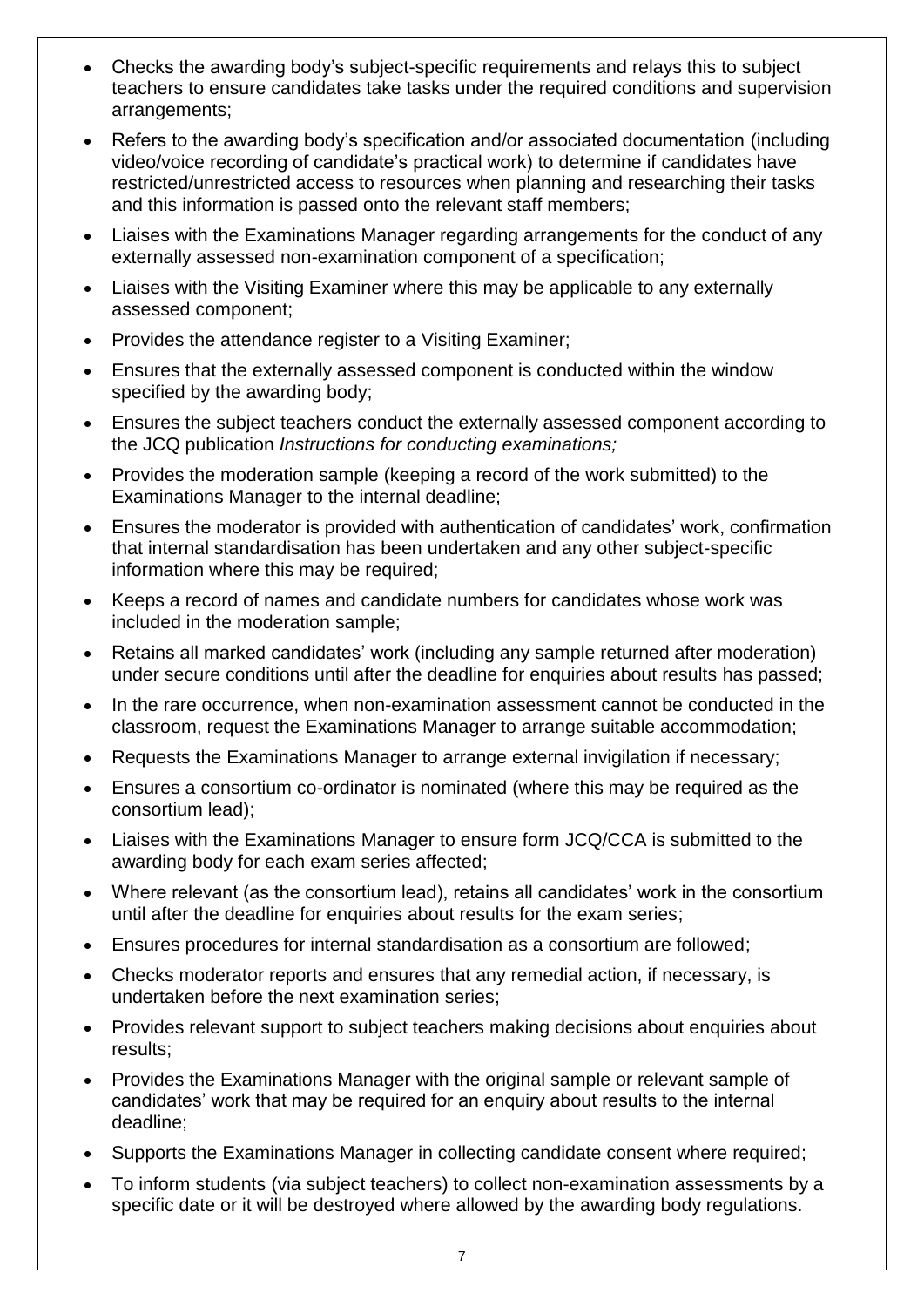# **10.0 Subject Teacher Roles and Responsibilities**

- Understands and complies with the general instructions as detailed in NEA;
- Where these may also be provided by the awarding body, understands and complies with the awarding body's specification for conducting non-examination assessments, including any subject-specific instructions, teachers' notes or additional information on the awarding body's website;
- Communicates date(s) when tasks will be taken to all candidates;
- Marks candidates' work in accordance with the marking criteria provided by the awarding body;
- Makes candidates aware of the criteria used to assess their work:
- Accesses set tasks in sufficient time to allow planning, resourcing and teaching and ensures that materials are stored securely at all times;
- Ensures requirements for legacy specification tasks and new specification tasks are distinguished between;
- Ensures candidates take tasks under the required conditions and supervision arrangements as outlined by the awarding body;
- Ensures there is sufficient supervision to enable the work of a candidate to be authenticated;
- Ensures there is sufficient supervision to ensure the work a candidate submits is their own;
- Where candidates may work in groups, keeps a record of each candidate's contribution;
- Ensures candidates are aware of the JCQ documents *Information for Candidates - Non-Examination Assessments* and *Information for Candidates - Social Media*;
- Ensures candidates understand and comply with the regulations in relevant JCQ documents *Information for Candidates*;
- As relevant to the subject/component, advises candidates on relevant aspects before candidates begin working on a task;
- When reviewing candidates' work, unless prohibited by the specification, provides oral and written advice at a general level to candidates;
- Allow candidates to revise and re-draft work after advice has been given at a general level;
- Records any assistance given beyond general advice and takes it into account in the marking or submits it to the external examiner;
- Ensures when work has been assessed, candidates are not allowed to revise it;
- Ensures conditions for any formally supervised sessions are known and put in place;
- Ensures conditions for any formally supervised sessions are understood and followed by candidates;
- Ensures candidates understand that they are not allowed to introduce improved notes or new resources between formally supervised sessions;
- Ensures that where appropriate to include references, candidates keep a detailed record of their own research, planning, resources etc.;
- Refers to the awarding body's specification to determine where word and time limits apply/are mandatory;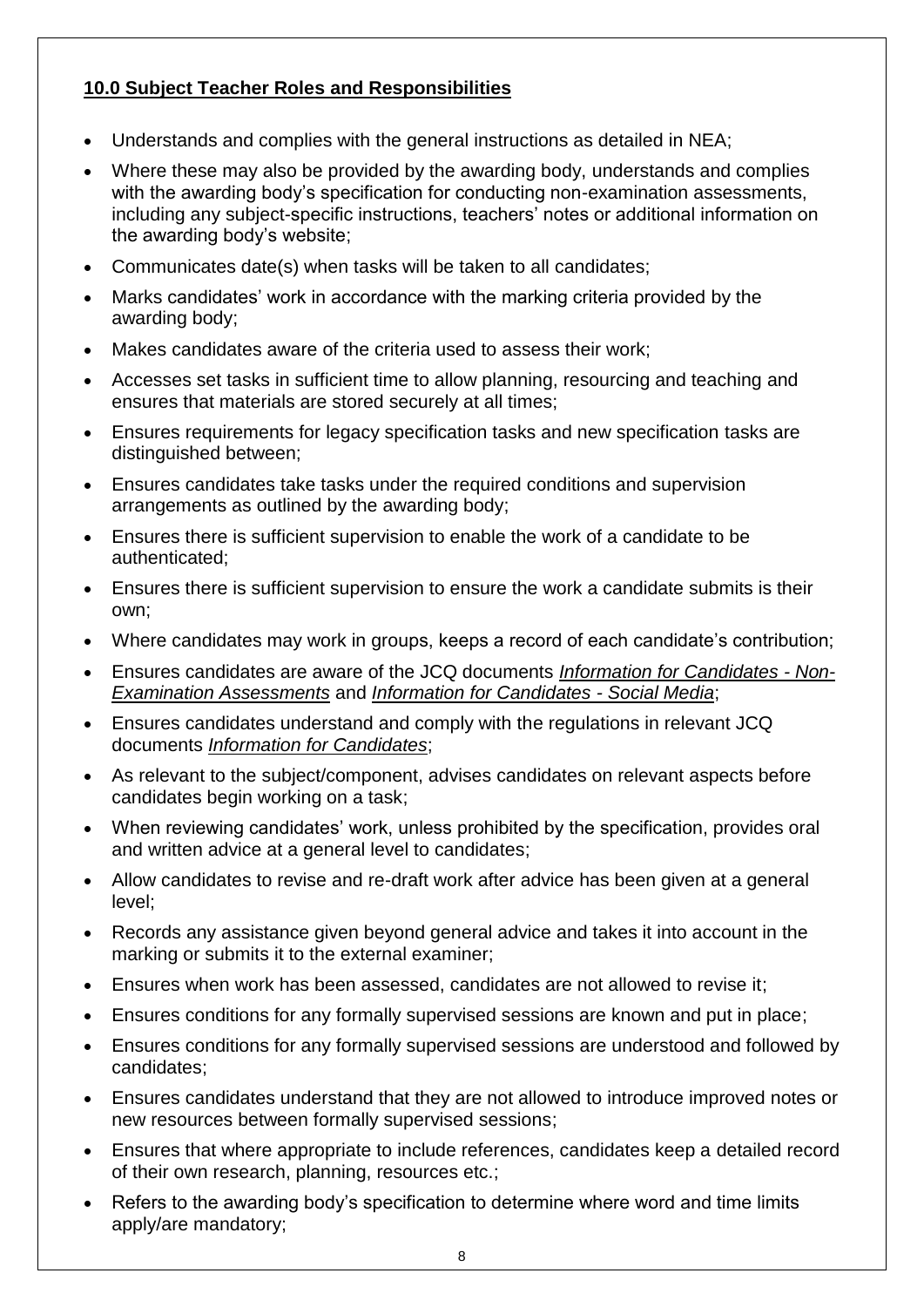- Unless stated otherwise in the awarding body's specification, and where appropriate, allows candidates to collaborate when carrying out research and preparatory work;
- Ensures that it is possible to attribute assessable outcomes to individual candidates;
- Ensures that where an assignment requires written work to be produced, each candidate writes up their own account of the assignment;
- Assesses the work of each candidate individually;
- Where required by the awarding body's specification:
	- ensures candidates sign/date a declaration confirming the work they submit for final assessment is their own unaided work
	- signs/dates the teacher declaration of authentication confirming the requirements have been met
- Keeps signed candidate declarations on file until the deadline for enquiries about results has passed or until any appeal, malpractice or other results enquiry has been completed, whichever is later;
- Provides signed candidate declarations where these may be requested by a JCQ Centre Inspector;
- Where there may be doubt about the authenticity of the work of a candidate or if malpractice is suspected, follows the authentication procedures and malpractice information in NEA and inform Head of School and the Examinations Manager;
- Instructs candidates to present work as detailed in NEA unless the awarding body's specification gives different subject-specific instructions:
- Instructs candidates to add their candidate number, centre number and the component code of the assessment as a header/footer on each page of their work;
- When work is being undertaken by candidates under formal supervision, ensures work is securely stored between sessions (if more than one session);
- When work is submitted by candidates for final assessment, ensures work is securely stored;
- Follows secure storage instructions as defined in NEA 4.8;
- Takes sensible precautions when work is taken home for marking;
- Stores internally assessed work, including the sample returned after awarding body moderation, securely until the closing date for enquiries about results or until the outcome of an enquiry or any subsequent appeal has been conveyed to the centre;
- Reminds candidates of the need to keep their own work secure at all times and not share completed or partially completed work on-line, on social media or through any other means;
- Liaises with the IT Manager to ensure that appropriate arrangements are in place to restrict access between sessions to candidates' work where work is stored electronically;
- Ensures the awarding body's attendance register for any externally assessed component is completed correctly to show candidates who are present and any who may be absent and return to the Examinations Manager following completion of assessment;
- Annotates candidates' work as required to facilitate internal standardisation of marking and enable external moderation to check that marking is in line with the assessment criteria;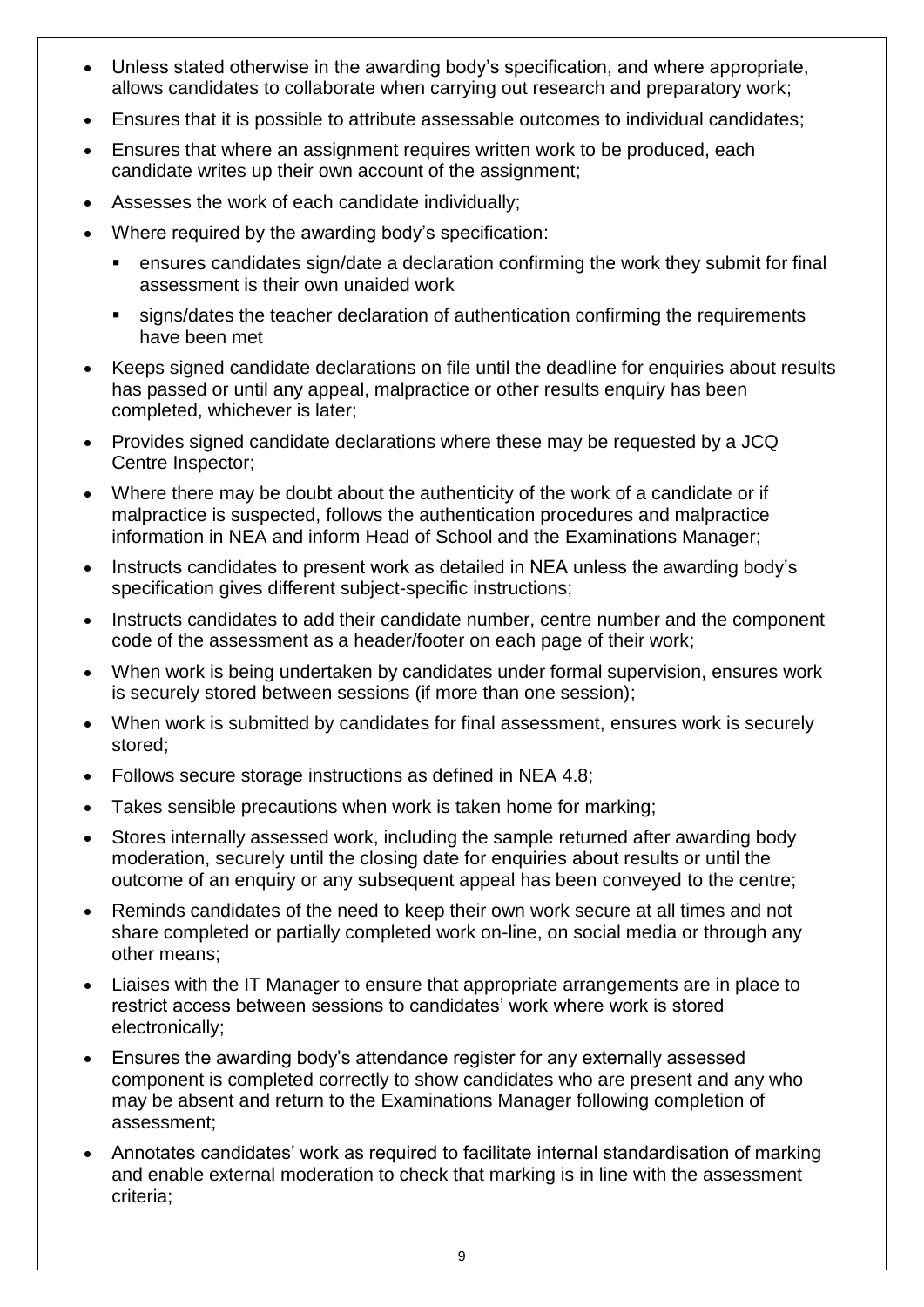- Informs candidates of their marks which could be subject to change by the awarding body moderation process;
- Ensures candidates are informed in a timely manner to enable an internal appeal to be submitted by a candidate and the outcome known before final marks are submitted to the awarding body;
- Indicates on work (or cover sheet) the date of marking;
- Marks to common standards;
- Inputs and submits marks online via the awarding body secure extranet site, keeping a record of the marks awarded and provides marks to the Examinations Manager to the internal deadline;
- Where responsible for marks input, ensures checks are made that marks for any additional candidates are submitted and ensures mark input is checked before submission to avoid transcription errors;
- Takes steps to protect any work stored electronically from corruption and has a back-up procedure in place;
- Retains evidence of work where retention may be a problem (for example, photos of artefacts etc.);
- Works with the SSSC to ensure any access arrangements for eligible candidates are applied to assessments. Ensures required evidence is forwarded to the SSSC;
- Liaises with the Examinations Manager when special consideration may need to be applied for a candidate taking assessments;
- Understands that a candidate **may** be eligible for special consideration in assessments in certain situations where a candidate:
	- is absent
	- produces a reduced quantity of work
	- work has been lost
- Is aware of the JCQ *Notice to Centres - Teachers sharing assessment material and candidates' work;*
- Ensures candidates understand the JCQ documents *Information for candidates - nonexamination assessments* and *Information for candidates - Social Media*;
- Provides advice and guidance to candidates on their results and the post-results services available.

# **11.0 Examinations Manager Roles and Responsibilities**

- Enter candidates for individual units before the deadline for final entries;
- Ensures copies of all relevant JCQ notices for candidates are made available to all candidates via email and/or Moodle at the start of the academic year;
- Confirms with Heads of School that appropriate awarding body forms and templates for non-examination assessments are used by teachers and candidates;
- Carries out tasks where these may be applicable to the role in supporting the administration/management of non-examination assessment;
- Arranges timetabling, rooming and invigilation where this is applicable to any externally assessed non-examination component of a specification;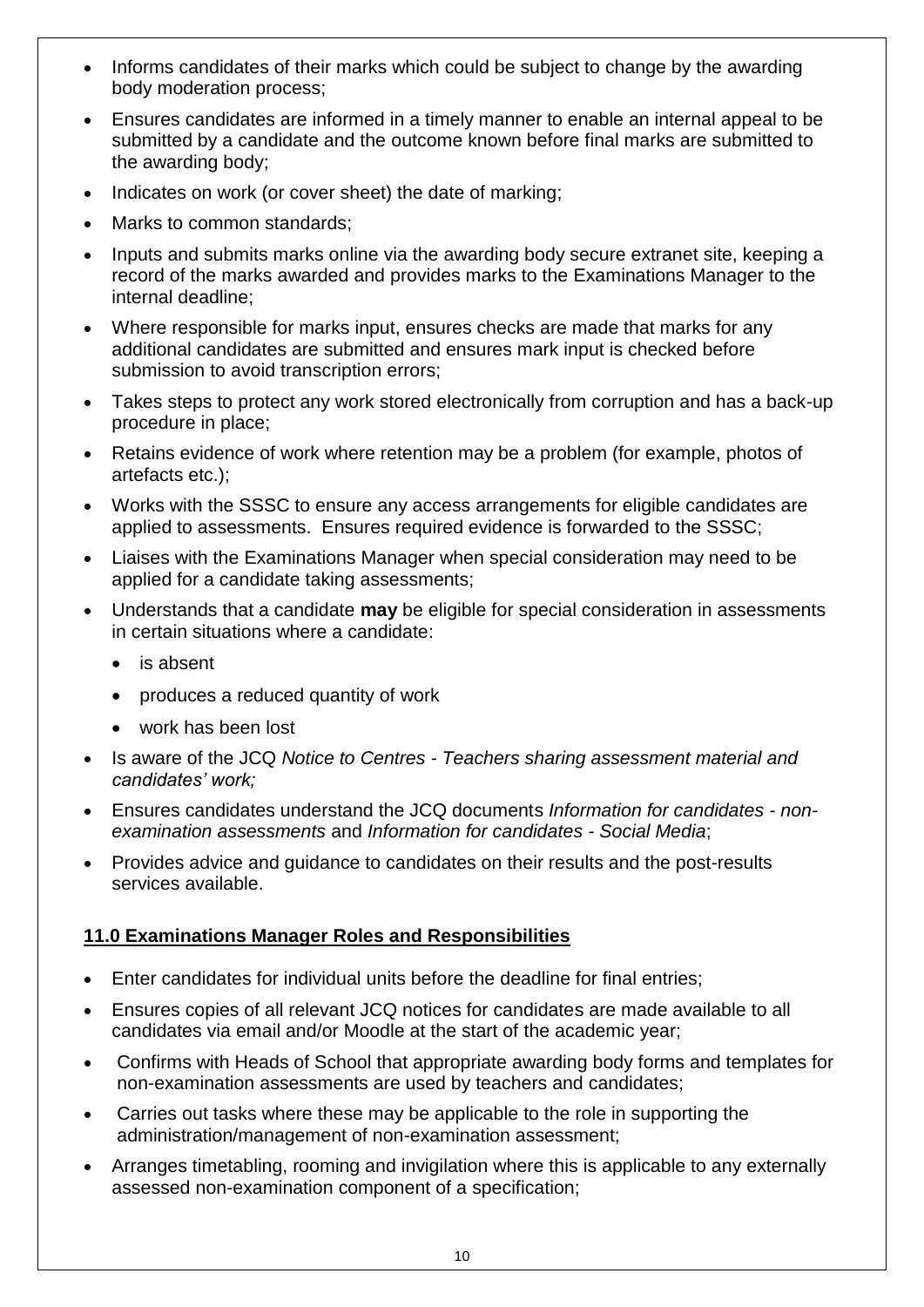- Provides the attendance register to the Head of School where the component may be assessed by a Visiting Examiner;
- Where candidates' work must be despatched to an awarding body's examiner, ensures the completed attendance register accompanies the work;
- Keeps a copy of the attendance register until after the deadline for enquiries about results for the exam series;
- Packages the work as required by the awarding body and attaches the examiner address label;
- Despatches the requested samples of candidates work to the awarding body moderator by the external deadline;
- Arranges completion of form JCQ/CCA *Centre consortium arrangements for centre assessed work*;
- Submits form JCQ/CCA to the deadline for each exam series affected;
- Ensures the marks are submitted to the awarding body's deadline;
- Where relevant, liaises with other consortium Examinations Managers to arrange despatch of a single moderation sample to the awarding body deadline;
- Confirms with subject teachers that marks have been submitted to the awarding body deadline;
- Ensures that for postal moderation:
	- work is dispatched in packaging provided by the awarding body
	- moderator label(s) provided by the awarding body are affixed to the packaging
	- proof of dispatch is obtained and kept on file until the successful issue of final results
- Through the subject teacher, ensures the moderator is provided with authentication of candidates' work, confirmation that internal standardisation has been undertaken and any other subject-specific information where this may be required;
- Ensures any sample returned after moderation is logged and returned to the Head of School for secure storage and required retention;
- Accesses or signposts moderator reports to relevant staff;
- Takes remedial action, if necessary, where feedback may relate to centre administration;
- Refers to/directs relevant staff to the JCQ publication *A guide to the special consideration process*;
- Where a candidate is eligible, submits an application for special consideration via the awarding body's secure extranet site to the prescribed timescale;
- Where application for special consideration via the awarding body's secure extranet site is not applicable, submits the required form to the awarding body to the prescribed timescale;
- Keeps required evidence on file to support the application;
- Signposts the JCQ publication *Suspected Malpractice in Examinations and Assessments: Policies and Procedures* to the Head of Centre;
- Signposts the JCQ *Notice to Centres - Teachers sharing assessment material and candidates' work* to Heads of School;
- Signposts candidates to the relevant JCQ information for candidates documents;
- Where required, supports the Head of Centre in investigating and reporting incidents of suspected malpractice;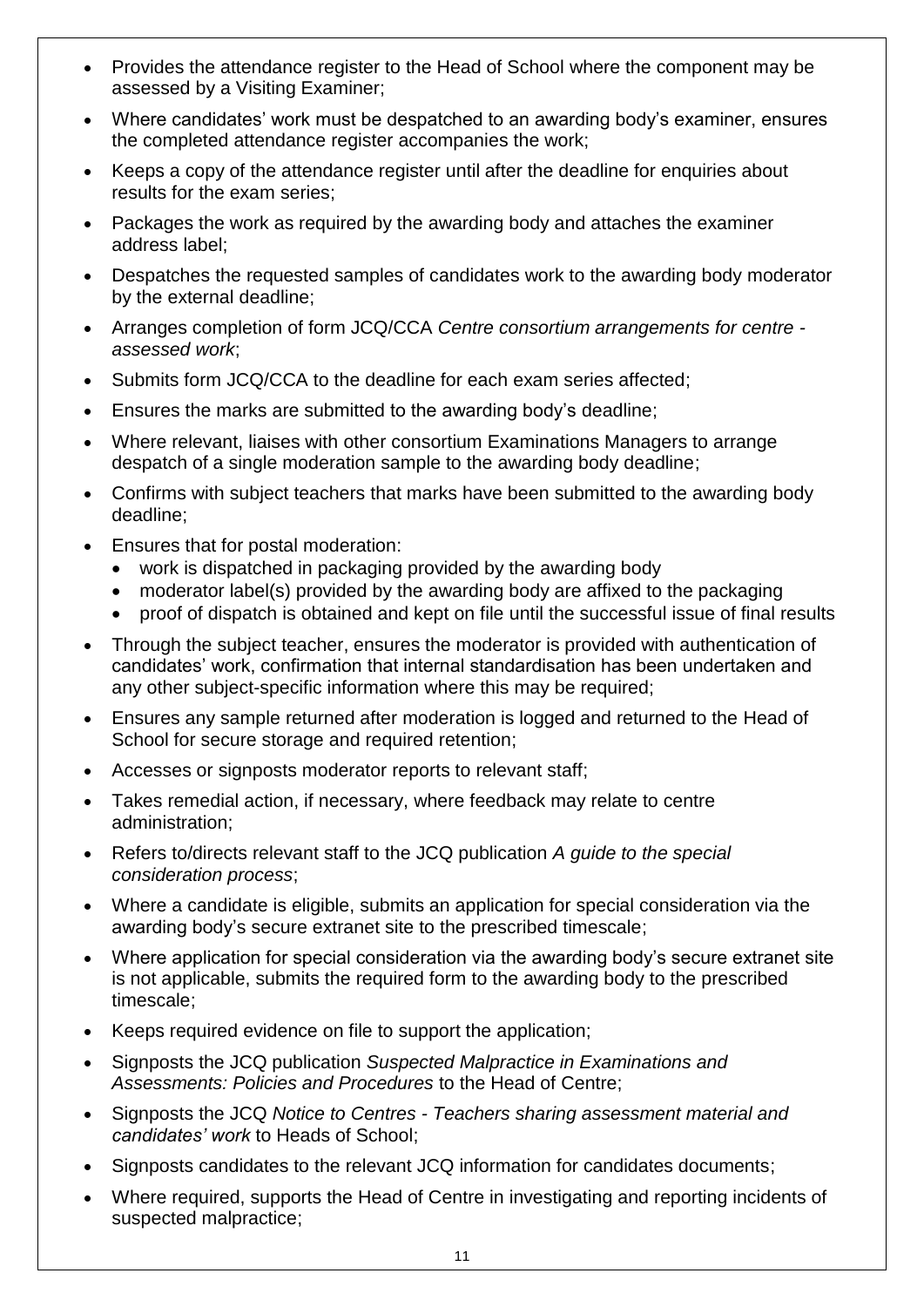- Is aware of the individual post-results services available for externally assessed and internally assessed components of non-examination assessments as detailed in the JCQ publication *Post Results Services, Information and guidance for centres;*
- Provides/signposts relevant centre staff and candidates to post-results services information;
- Ensures any requests for post-results services that are available to non-examination assessments are submitted online via the awarding body secure extranet site to deadline;
- Collects candidate consent where required;

# **12.0 IT Manager Roles and Responsibilities**

- Ensures appropriate arrangements are in place to restrict access between sessions to candidates' work where work is stored electronically;
- Will ensure that timed secure accounts are available for non-examination assessments using IT facilities;
- Ensures that steps are taken to protect electronically stored work from corruption and have a backup procedure in place;
- To provide technical support as and when required.
- Ensures any Audio/Visual Recordings are stored electronically in a secure area on the Centre's network and transferred to CD/DVD/USB Stick in the format requested by the Head of School.

#### **13.0 SENCo Roles and Responsibilities**

- Follows the regulations and guidance in the JCQ publication *Access Arrangements and Reasonable Adjustments*;
- Where arrangements do not undermine the integrity of the qualification and is the candidate's normal way of working, will ensure access arrangements are in place and awarding body approval, where required, has been obtained prior to assessments taking place;
- Makes subject teachers and other relevant staff aware of any access arrangements for eligible candidates which need to be applied to assessments;
- Works with subject teachers to ensure requirements for access arrangement candidates requiring the support of a facilitator in assessments are met;
- Applies for an exemption for a practical endorsement where a candidate cannot access it due to a substantial impairment;
- Ensures that staff acting as an access arrangement facilitator are fully trained in their role.